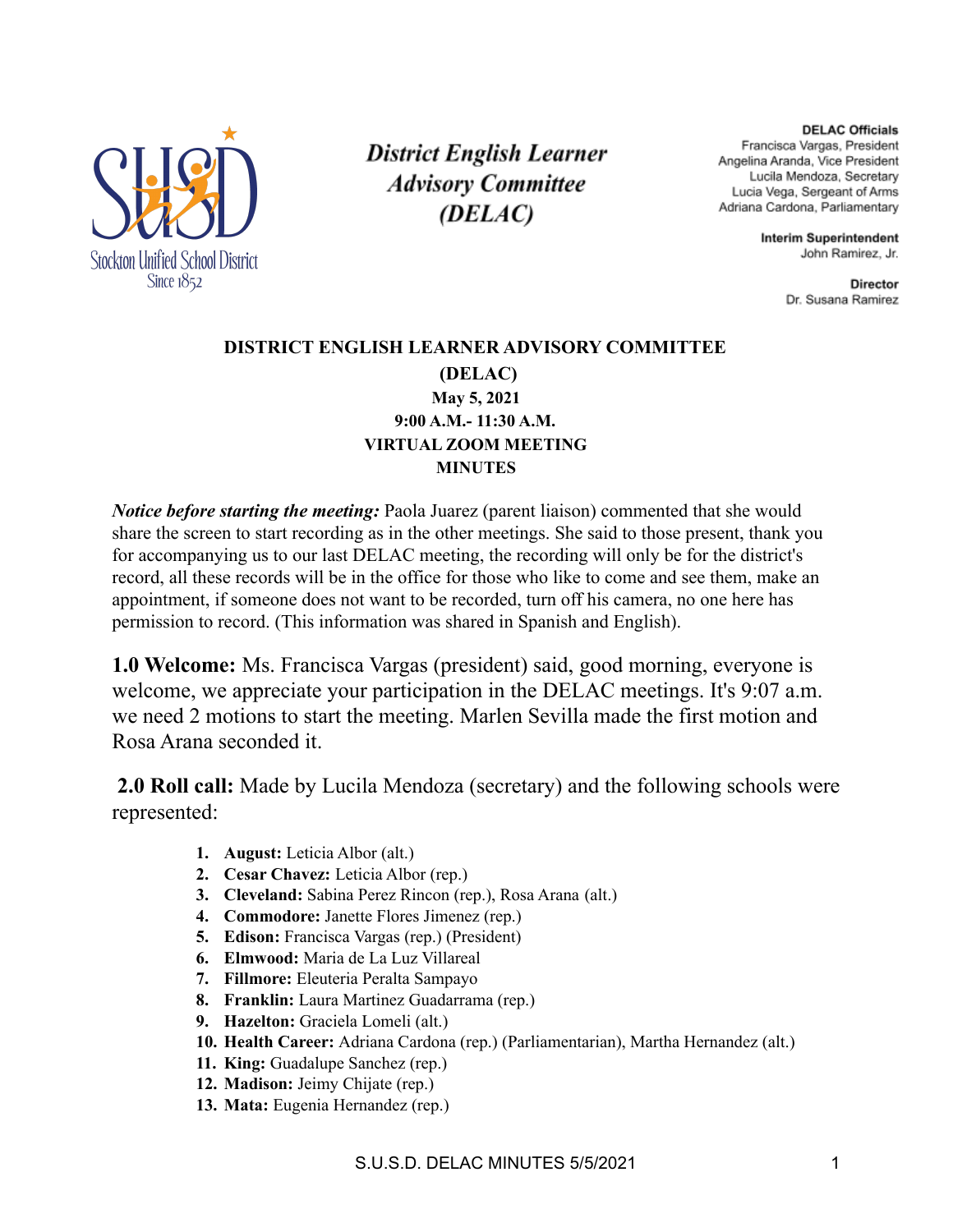- **14. McKinley:** Beatriz Lopez (rep.), Veronica Merino (alt.)
- **15. Monroe:** Marlen Sevilla (alt.)
- **16. Peyton:** Felicitas Parada (rep.)
- **17. Pittman:** Gladys Mendoza (rep.), Adriana Cardona (alt.) (Parliamentarian)
- **18. PYA:** Angelina Aranda (rep.) (Vice President)
- **19. Roosevelt:** Catalina Ramos (rep.)
- **20. San Joaquin:** Mayra Padilla (rep.), Angelica Villareal Carillo (alt.)
- **21. SECA:** Mayela Villalpando
- **22. Spanos:** Alejandra Abarca Callejas (rep.)
- **23. Taft:** Blanca Balderas (rep.), Lucia Vega (Sergeant at Arms)
- **24. Taylor:** Bellaneth Guzman (alt.)
- **25. Weber:** Lucila Mendoza (rep.) (Secretary), Adela Castro (alt.)

In this virtual meeting 25 schools were represented and 30 official members were present, also district personnel, Carmen López Lozano and Alisia Lopez, Interpreters, Paola Juarez, Parent Liaison, Olivia Fernandez, Administrative Assistant and Dr. Susana Ramirez, Director of the Office of Language Development. The following members of the school district were also in attendance: Dr. Connor Sloan, LCAP Director, Janet Yarbrough, Director of Educational Services, Student Support Services and some guests.

## **3.0 Changes to the agenda:** None.

**4.0 Read and approval of minutes:** There were no corrections. Ms. Maria de La Luz Villareal congratulated the secretary and said it is clear that she took great care to write the minutes, thank you very much, they are very well written. To which Ms. Mendoza replied, thank you very much for your appreciation it was teamwork. Ana Zuniga made the first motion and Janette Flores seconded it to approve the minutes of March 10, 2021. Motion approved.

## **5.0 Old business:**

**5.1 Update on the subcommittees.** Dr. Susana Ramírez (director) in summary: we continue to meet with the subcommittees, we have 3 subcommittees and I wanted to explain that the bylaws allow us to have the subcommittees and allow us to do everything more detailed to do the job.

#1. Survey: Paola put the results of the survey on the screen and said that this will be part of the presentation to the board of directors on May 25th.

#2. Complete the bylaws: Make changes to include in 21 and 22 and see that the bylaws had the proper language, on May 18 from 10: 30-11: 30 a.m. we look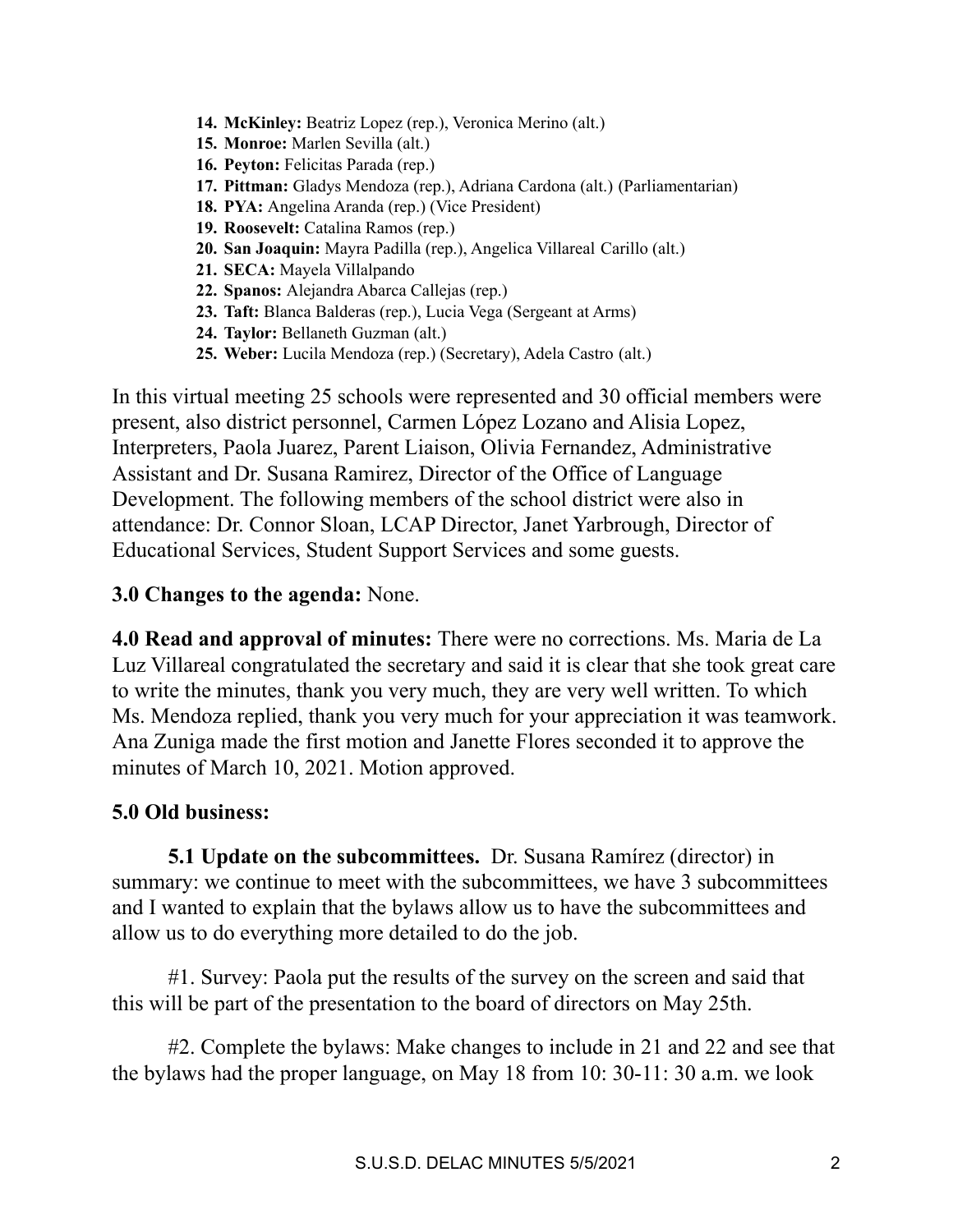forward to completing, translating and presenting them at the first meeting, thank you for all your support.

#3. Develop the presentation: On May 25 we will make the presentation to the board (board of directors) we have had the opportunity to have meetings with the superintendent, but at this meeting we will be able to make suggestions, it will begin at 5:00 p.m. and then they go to closed session and it reopens at 6:00 p.m. and we invite you all to connect. Annually DELAC must make a presentation as required by Federal and State law.

Ms. Vargas (president) thanked everyone for their help and support in sharing their suggestions and opinions because this is our voice. Dr. Ramirez said, I appreciate everyone who has participated in the subcommittees, the board meetings are at 5:00 p.m. I'm going to be honest, I don't know exactly what time it's going to be our turn because they take time and usually end at 8:00 p.m.

**5.2 Review and comment on the written notifications required to be sent to parents and guardians.** Dr. Ramirez said, my presentation will cover the Initial Notification letters, we do not have the ability to change the formats, it is very important to explain why these letters are sent, the director of the research department sends the letters.

1st Initial: It is sent when your student identifies as EL and is when they are in kindergarten, here in California you have to take care from Kindergarten onwards, it is like starting the clock. Remember that when kindergarten begins a survey is filled out. What language do they speak at home? And if 3 of the 5 questions is a language other than English, the department does an investigation and they are given the ELPAC exam from K to 12, no matter how I look, the survey is done and sent to the department to be make sure that the student is going to take the test and make sure if they are going to be an English learner, the parent must also fill out the survey about what is happening at home and we must guide them and if they do not speak Spanish the letter is not sent, this letter is sent only once per student, basically it will have: name, age, etc. and it will also give you information that your student has assignment programs and their levels.

Request a language acquisition program, the parent has the option of requesting it at the school if there are 30 students, the district must provide it to the school, the district has no obligation for transportation. If the school doesn't have it, look where they have it. Ms. Eugenia asked, if my son is in the eighth grade does he have the option to enter? and Dr. Ramirez replied that the program says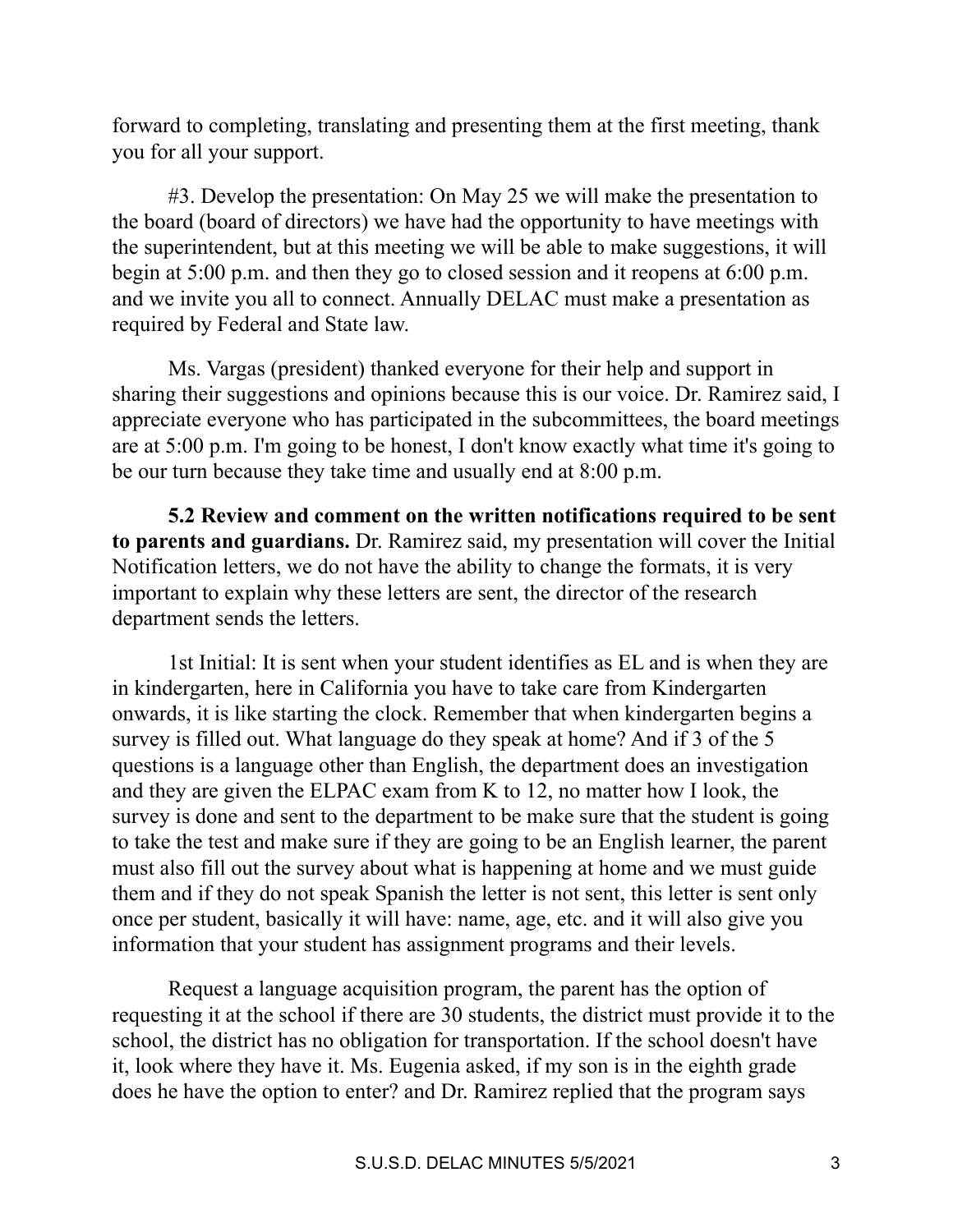that they are more successful from K. But you can take them to a school, as long as these schools have space to admit them, if there is a student who does not speak Spanish, a student would be more successful if they already bilingual, if the student is already bilingual, he will be successful, even if he enters grade 8, there is a path in high school when he takes another language and the district has Spanish and that is where he is given the seal of "State Seal of Biliteracy ".

It is not necessary that it be in a bilingual school, but it is important to receive the seal and the district has 3 bilingual schools and how district we should see how to have more opportunities, bilingual programs are highly sought after by influential families, they recognize that these students excel better when they are looking for work.

2nd Annual Letter: This must be sent annually to report until reclassification. This letter is to see what level the student is at, you have the right to meet with the director, to see and talk about you and your child, in high school it is the literature teacher and includes the counselor to give guidance on college and career. You have to put students to read because that helps them to write.

## **6.0 New business:**

**6.1 Review and comment on the development or annual update of the Local Control and Accountability Plan LCAP).** If there are questions, they will be until the end of the presentation please. Dr. Connor Sloan introduced himself and said happy May 5th. The mission of our district is to graduate every student.

There are 3 main components: LCFF

**1.** LCFF funds for that there are grants or funds, supplemental grant to give resources to students, the other fund is called concentration and low income fund. **2.** Performance and Control Plan, the following finds ways to use goals to help students.

**3.** Component, accountability, California school board to see if students are making progress.

There are 8 priorities that the LCAP addresses. The first 3 priorities, integration or student outcomes and conditions for learning, student outcomes, and involving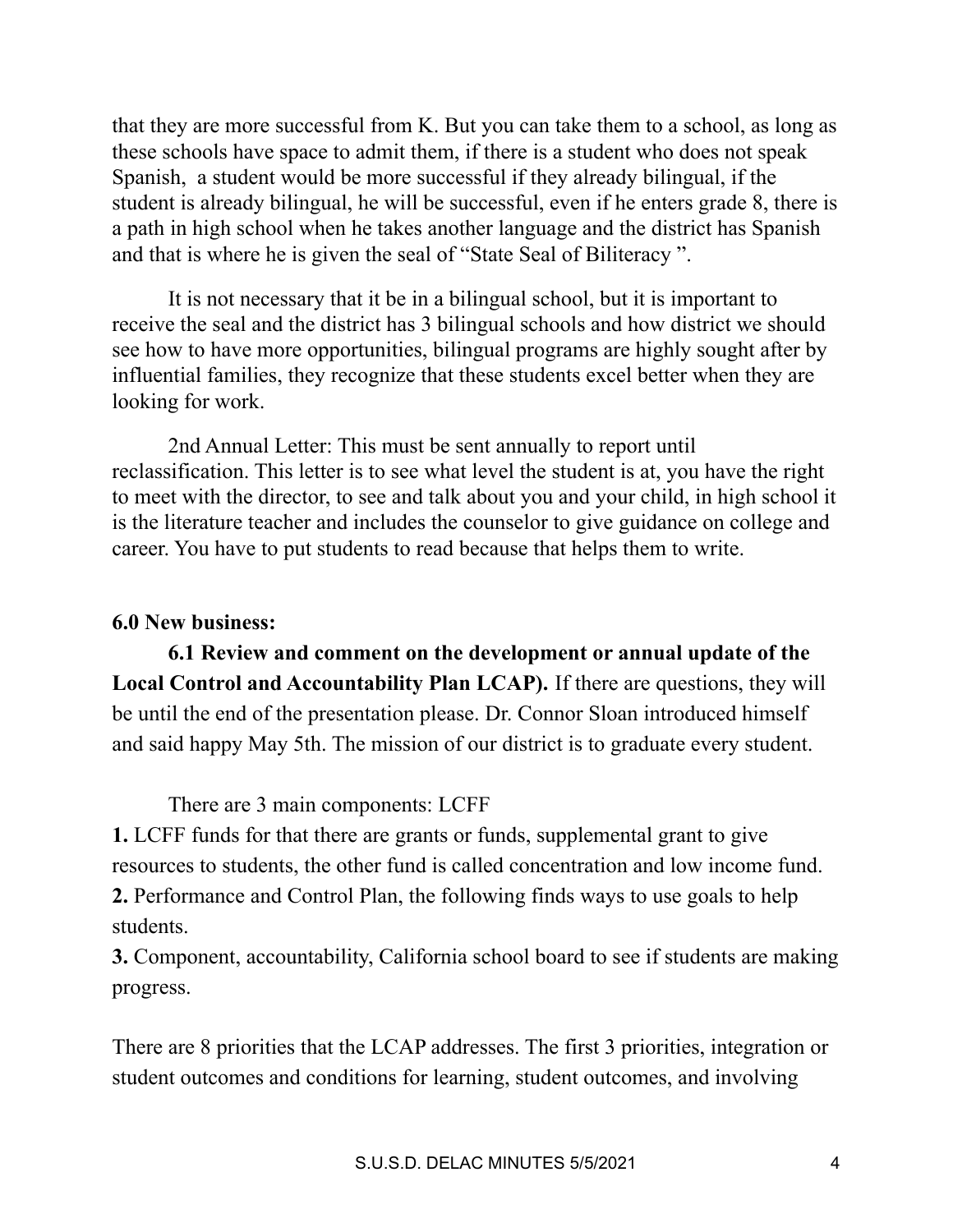teachers and students. Here he talks about the contribution of the state priorities, the focus is on that students have access to support materials, suggestions are taken to be able to develop this plan, this LCAP plan is developed for 3 years 2021-2024 and showed the percentages on the screen.

**Goal # 1:** Focuses on student progress. English language arts and math help, tracking for students to have GPA average grade. And this one also focuses on the increase of the English language and also on the students studying and finishing.

**Goal # 2:** Focuses on the learning environment of the students. Here the focus is on giving support to teachers, providing safe schools, avoiding exposing them.

**Goal # 3:** Collaboration. That there are opportunities for parents to get involved, include the social emotional needs of students, decrease absences and suspensions and increase student participation

Goal #1 student progress: increase student progress, there are several columns on this slide.

1 st State funds 2<sup>nd</sup> Concentration and supplemental 3<sup>rd</sup> Basic Funds

It focuses on all students having their laptops and internet devices and also the other focuses on giving support to students in their language and in assigned tasks and that students have bilingual assistance and also in support of students, teachers and teacher-student conferences, it focuses on giving professional support to teachers, student intervention and recovery, this focuses on teachers having their coaches, create those after-school programs, you are given the opportunity that the school site can meet and give suggestions, these conversations are between the school committee and the district level, it focuses on preparing students so that they can attend a college and with their needs, in exploring a career according to to the needs of students, keep students in the right direction to go to college. And that students with special needs have the opportunities to be successful and increase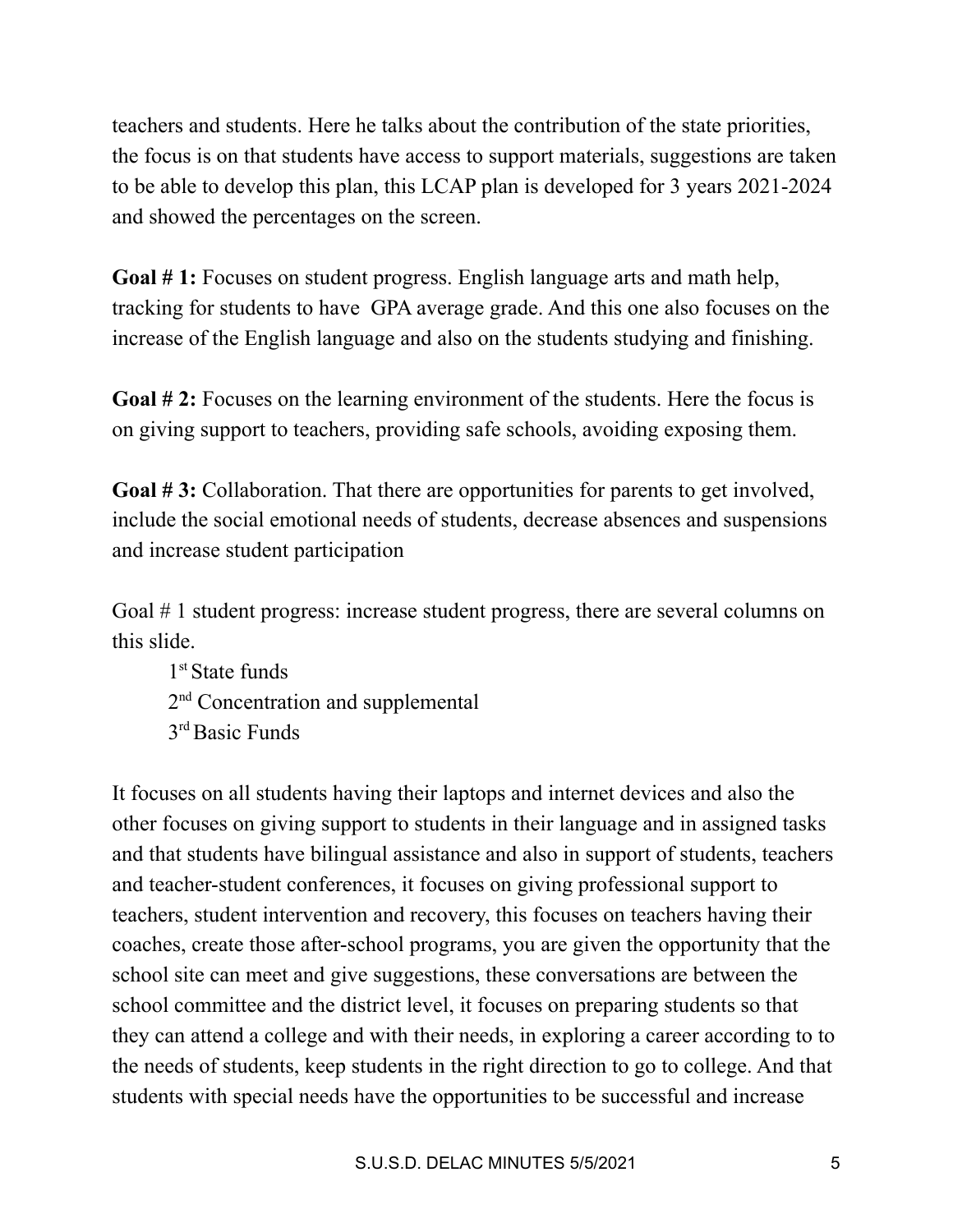their posibilities. In the library, library staff and to be trained and resources to access books online.

Goal  $# 2$  focuses on healthy, safe and social environments, on equity, basic conditions, state standard materials, on technology, that teachers have technological support and also students, that our teachers and staff have support , and that there is a good behavioral environment for technology, that students have their laptops at home and also access to technology, focuses on basic support to all members of academic staff, that there are those people who are parent liaisons, community assistants, foster homes, high school level assistance, mental health clinic social services, mental health clinic schools, teacher workshops, ethnic studies program support, make sure there are counselors, one or two.

Goal  $# 3$  to establish meaningful alliances with families and parents, that there are also workshops for parents and resources for family participation, it is covered that it creates communication between school and parents, that there is support for parents (interpretation) and that students have the opportunity to participate in leadership and that there are athletic programs, that there is support in visual arts, music classes and more resources for art classes such as mariachi, that there is that support of services from the center to enroll students and help them keep moving forward, Native American center services that are the standards that they have, also the LCAP plan ensures that there is increased academic and attendance, Dr. Connor Sloan thanked the parents for participating in the presentation and asked if there is any kind of comment or question from this presentation? He commented that the link is in the chat in case you like to make a comment or question and that the link is in Spanish and English. There were no questions.

**6.2 Consolidated Application Review.** Presenter Janet Yarbrough (Educational Services Director). Dr. Ramirez welcomed her and introduced her to the DELAC parent representatives from this meeting and gave a short introduction on what she would be talking about in her presentation. Title 1, 2, 3, 4.

Director Janet Yarbrough said, you know me, I come every year to talk about the consolidated application for federal program funding. What is the consolidated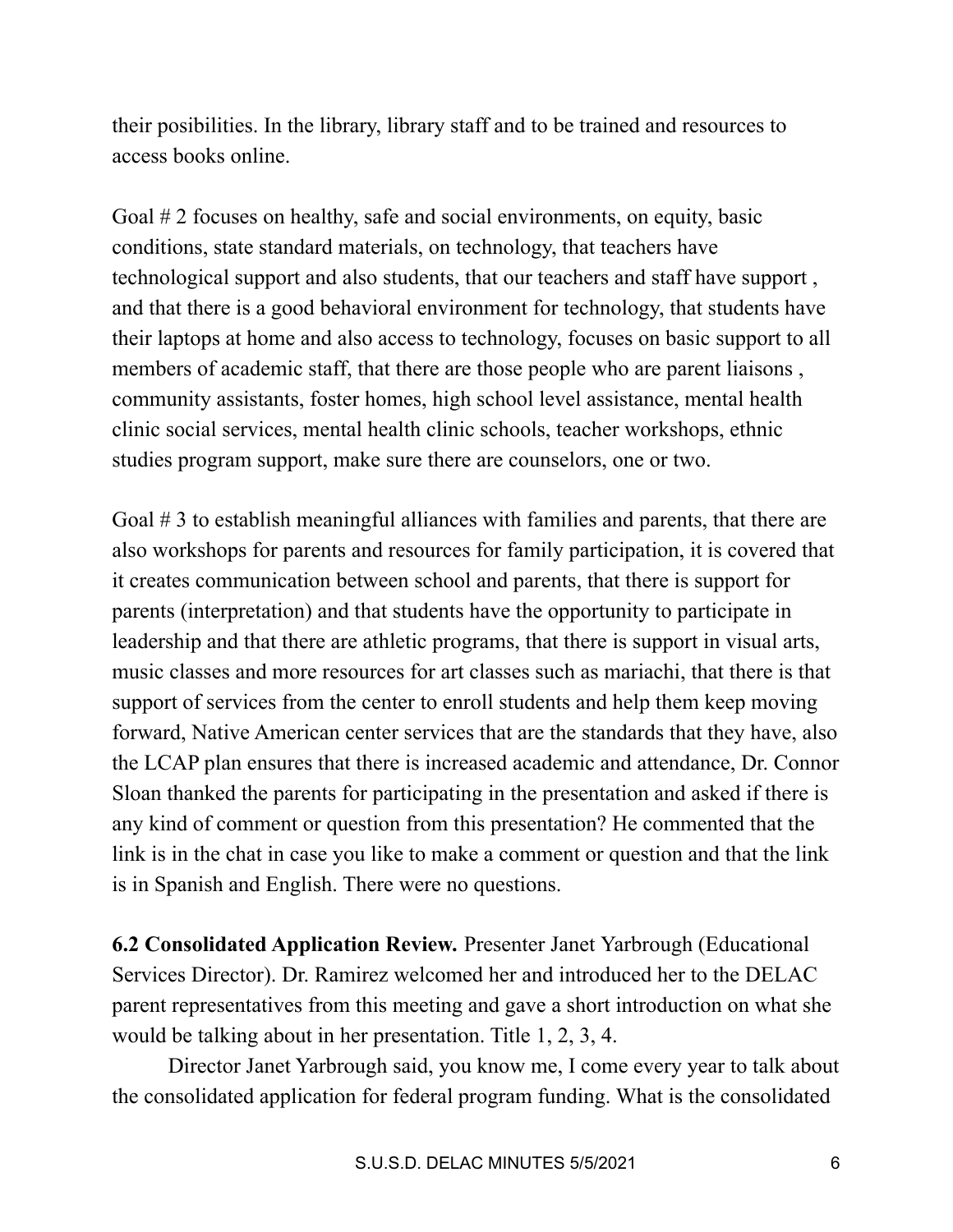application(loans)? It is a system that is used by the California department to distribute funds from various federal programs to county offices, school districts and charter schools, and charter schools throughout California.

The rights of the program are determined by the formulas contained in the laws that created the programs. From each federal program entitlement, LEAs allocate funds for direct administration and indirect support costs for programs expected by the LEA and allocate funds to schools for programs operated on school sites. The application is submitted online through a Consolidated Application and Reporting System (CARS).

In short, it is the application that is done online, there are 2 reports, in summer and winter also with these federal guidelines it allows giving support to private schools and they also supervise how much money they will give to private schools, and she gave an estimate of how they add up title 1, 2, 3.

How is Title 1 distributed? The school district distributes according to the needs of the students, for example, free or discounted lunch, from Title 1, 1% is for parents of everything received, Title 1 is also distributed to homeless children, private schools.

Expense plan:

- Direct student services are supplemental services that are typically offered in schools and where students are the direct recipients or beneficiaries of services. These services are funded by school allocations and must be aligned with the school's goals established in the School Plan for Student Achievement (SPSA) and approved by the School Site Council (SSC). Direct services to students also include centralized services that are administered at the district level to ensure consistency of implementation across the district. What is the purpose of Title IA ?: Improvement of core programs. Title 1-Central Services for 2021-2022
- District-wide parental involvement activities
- Advancement Via Individual Determination (AVID)
- Illuminate on i-Ready (Assessment and Reporting of School Performance)
- Preschool
- Professional development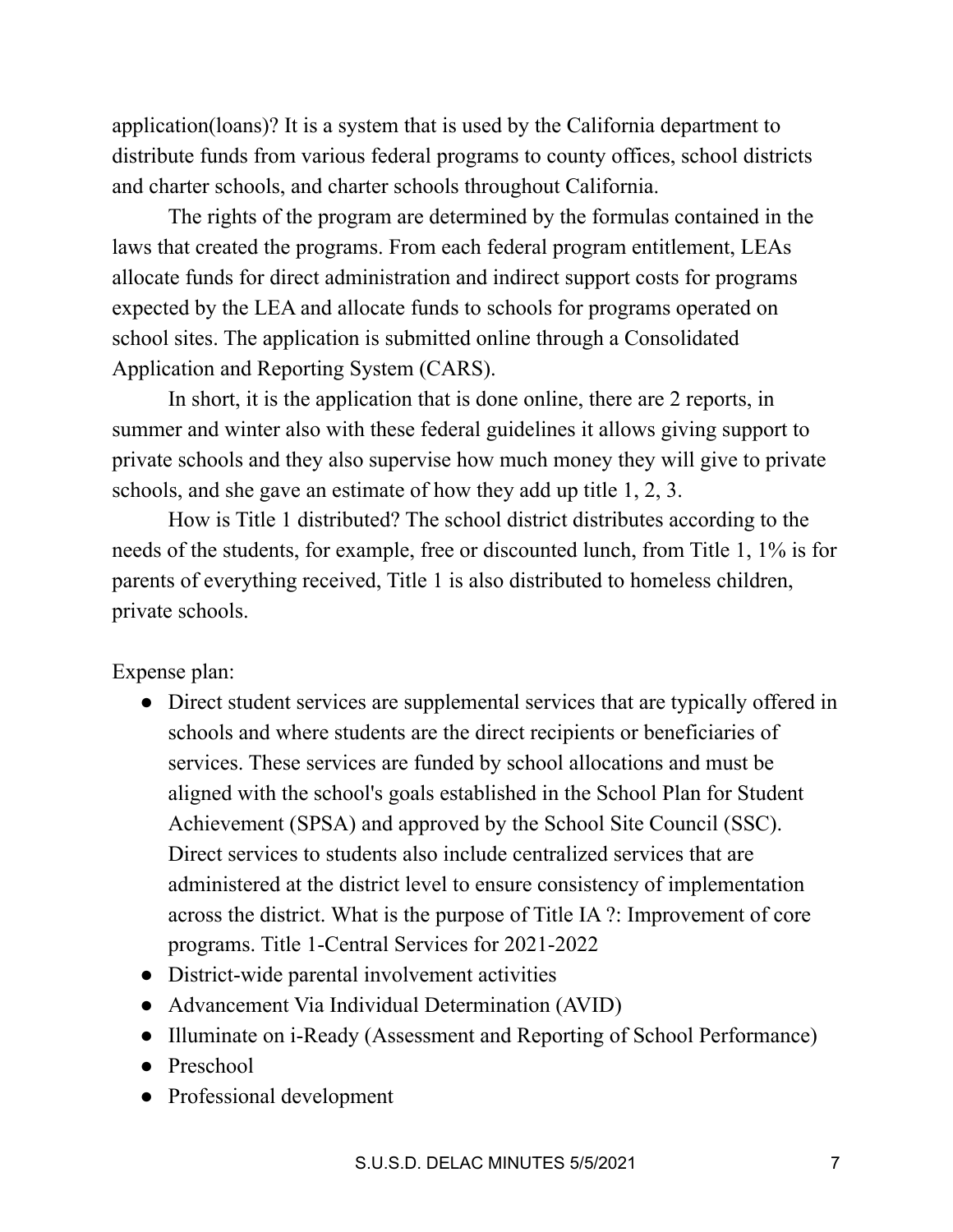# • STEM activities

At this time the presenter gave the opportunity for them to make recommendations in the chat.

Title II. Part A: Support for competent instruction. Title II Central Services for 2021-2022

- Provide professional development (PD) and new teacher certification opportunities to ensure teachers are well prepared to lead effective teaching and learning practices.
- Professional learning on digital learning, long distance learning, assessments (formative / summative), academic content / standards, CORE subjects, and instructional strategies that are aligned with best practices.
- Provide ongoing training and support for the implementation of the plan of study for English language arts, math, and science.
- Professional learning support for the subjects of history / social studies, science, STEM, physical education, English language development (integrated), technology integration, and special education.

Title III. Part A: Program for English Learners. We have spoken with Dr. Ramirez about this program for students. Title III Central Services for 2021-2022 include:

- EL coaches and EL specialists
- Parent liaison
- Rosetta Stone-English Language Acquisition software for EL STUDENTS (K-12)
- Parent Institute for Quality Education (PIQE)
- Professional Learning
- English Language Acquisition Hour (ELAH)
- EL Summer Program
- Parent Engagement Services
- Translation Services
- College and Career Readiness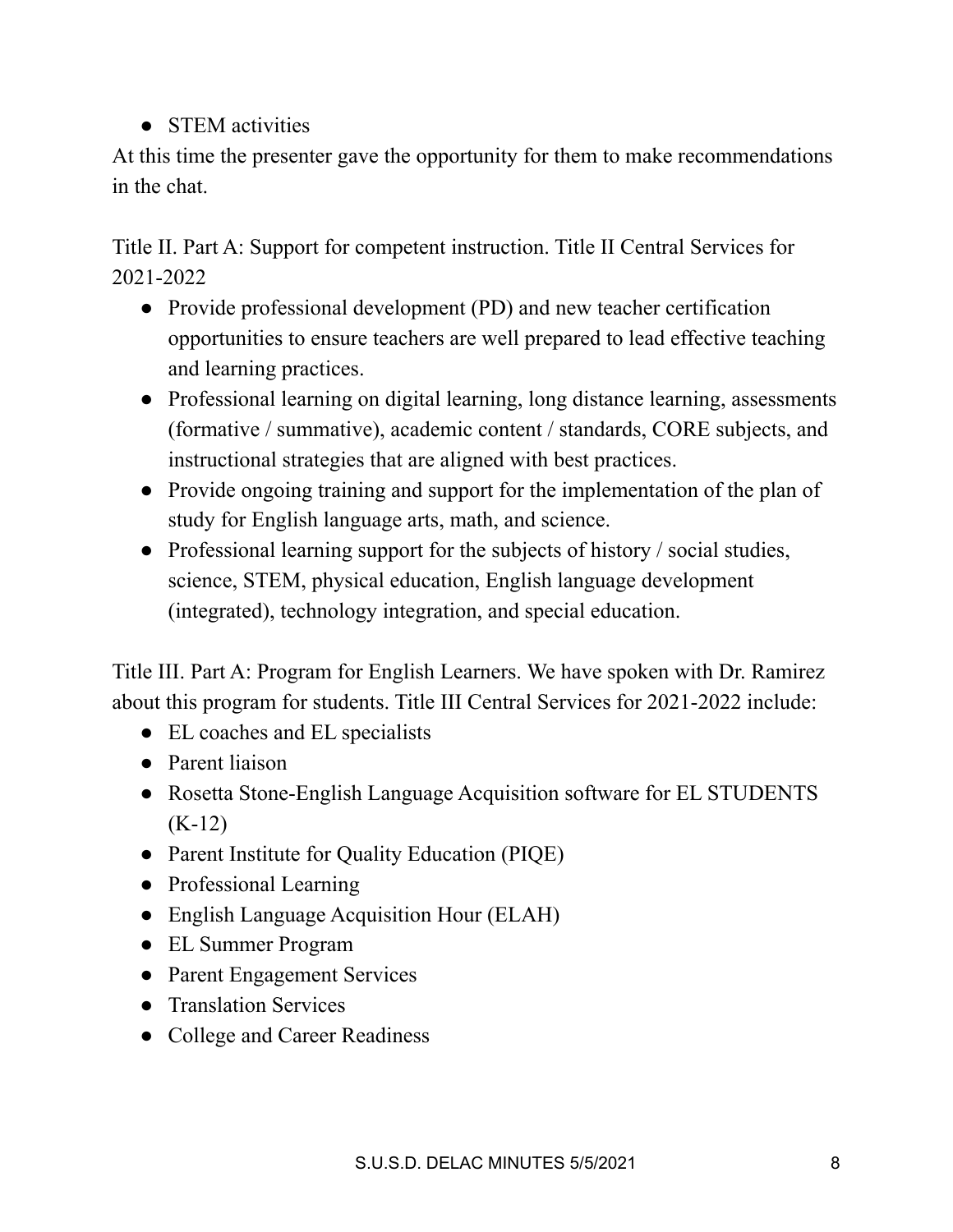Title IV. Part A: Support, student and academic enrichment. Title IV Centralized Services for 2021-2022:

- College preparation
- After-school STEM hands-on activities
- Laptop

Here I conclude the presentation and it is a part of what Dr. Connor presented.

**6.3 District wide needs assessment on a school-by-school basis.** Results-Francisca Vargas, Dra. Ramirez. Suggestions for presentation to the board of directors will be taken from here, right now it is a preliminary result because there were surveys that were sent late but were added later. Dr. Ramirez said, your voice is important and we value it, we want to be transparent, but then we will add them to the results when presenting it to the table, all the answers will already be included. She thanked Paola for such a good job and asked her to give a report. Paola took the word, showed the photos and said, it may be that these numbers of the photos may change. She explained that the numbers may change because the data was as of April 28.

| Schools with the most<br>participation | McKinley, Henry, Harrison, San Joaquin             |
|----------------------------------------|----------------------------------------------------|
| Who completed the survey?              | 88% moms, 8% dads, 3% other tutor, 1% grandmothers |
| Internet surveys                       | 467                                                |
| Paper surveys                          | $20 - 60$                                          |
| Participation                          | 43 of 50 schools participated                      |

She told those present, you can find it on the district page for the language department office and showed how to navigate the page to find the final results.

**6.4 Review of the DELAC advise presentation to the school board.** Francisca Vargas, May 25 DELAC will make a presentation to the board with all the committee members, our director and Paola. Subcommittees May 10 from 11:30 am to 12:30 pm. It was shown on the screen about what will be presented, 4 points (Paola)

1. Purpose of DELAC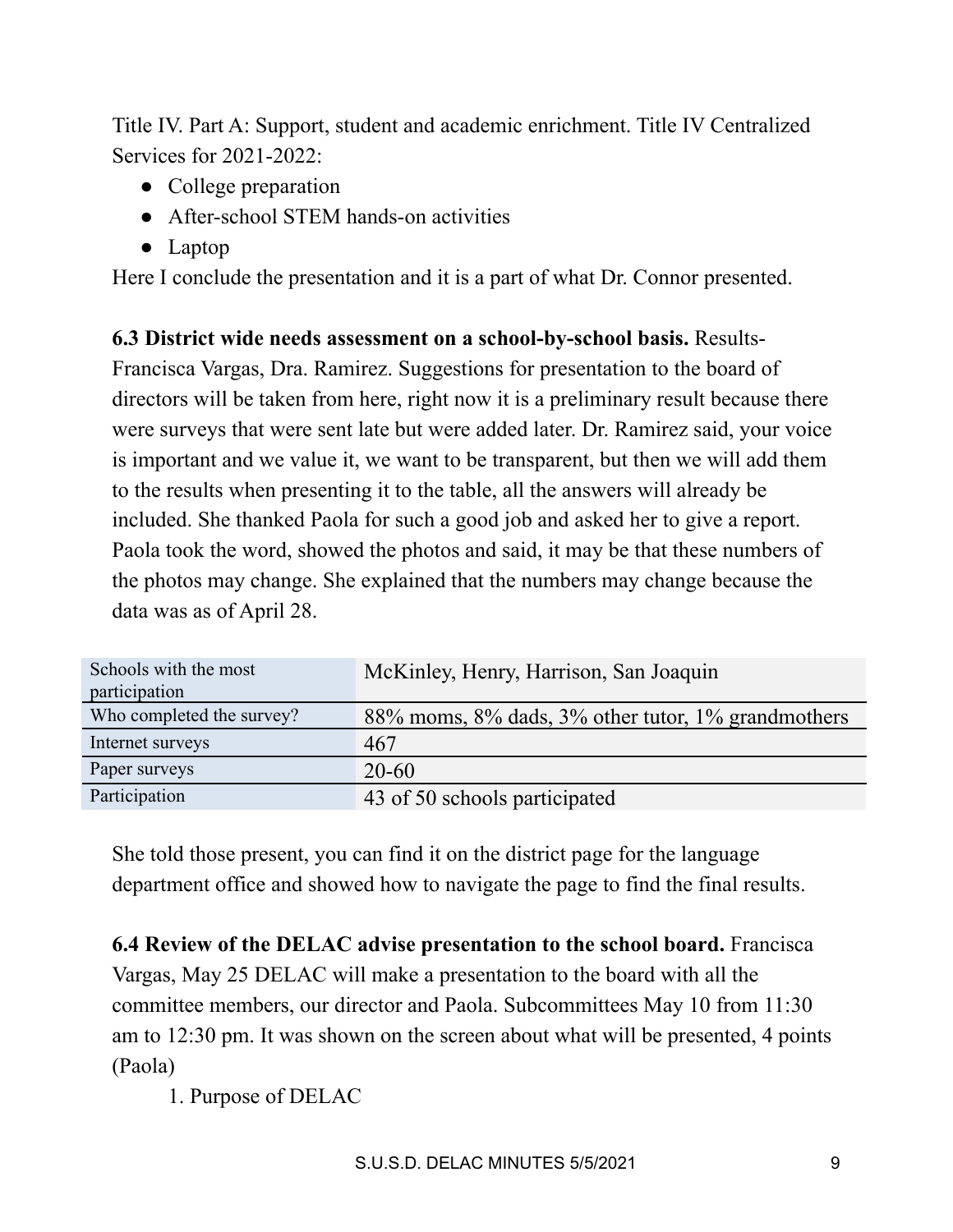2. Data: DELAC and EL's 3. DELAC Recommendations 4. DELAC Achievements

I'm going to send you a link for the subcommittees and a link for the board meeting.

**6.5 Parent appreciation & recognition.** Francisca Vargas, Dra. Susana Ramirez. Dr. Ramirez thanked and mentioned how difficult it was this year, we know that time is money, we already have the certificates and we are planning how to get them to you, by mail or in person and passed the word to Paola because she is wonderful, Paola was thankful and she said, it was nice to meet you all. Ms. Francisca Vargas mentioned that there were other acknowledgments of appreciation and introduced Ms. Leticia Albor to present them. Mrs. Leticia Albor gave a few words of gratitude to Dr. Ramirez and Paola and mentioned that the acknowledgments of appreciation were for them, they were given a plaque and a bouquet of flowers to each of them.

Dr. Ramirez and Paola appreciated the great detail they received from the DELAC officials, including Ms. Leticia Albor, then we went on to the raffles and Paola showed the prizes and the raffle rules on the screen. Two motions were made to extend the meeting, Ms. Naida Quintero made the first motion and Mrs. Veronica Merino seconded it. The roulette wheel was played and the raffle began.

Raffle Rules:

- **● The raffle will be for representatives who attended a meeting in this 2020-2021 school year (prior to the May 5 meeting)**
- **● They must have been DELAC representatives (at some point) in this 2020-2021 school year**
- **● Winners must collect their prize before May 28, 2021**
- **● We ask that you sign and have a photo taken with your prize upon collection**
- **● Prizes not collected by May 28 will be saved for a raffle for the following school year**

Winners list:

1. Backpack-Sabina Perez Rincon